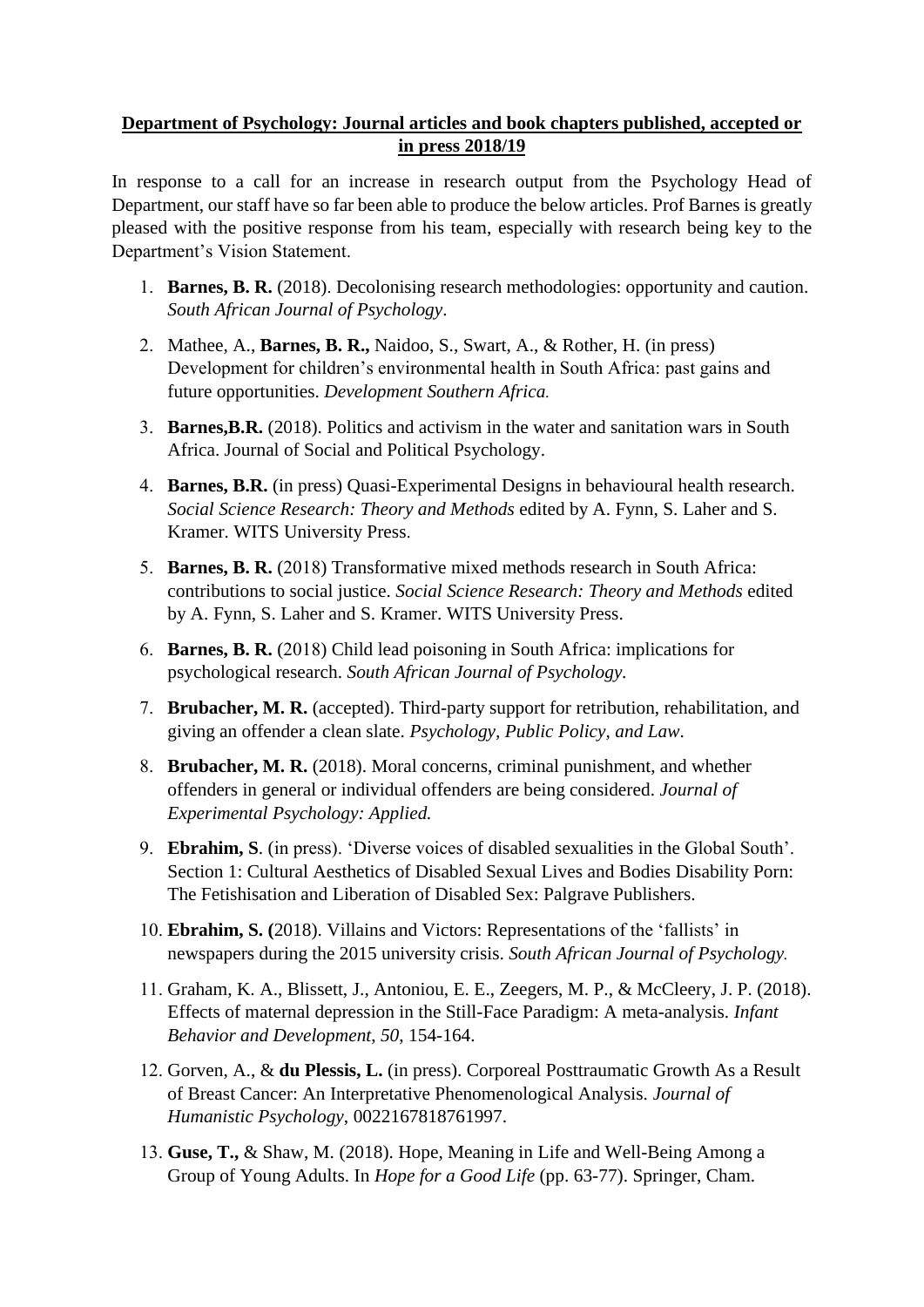- 14. **Moodley, P., Joosub, N.,** & Khotu, R. (2018). Conceptions of Depression of Muslim Clergy in a Faith-based Organization in South Africa. *Journal of Muslim Mental Health, 12*(1), doi:10.3998/jmmh.10381607.0012.10
- 15. **Moodley, J**. (2019). The Significance of Intersectionality in Mental Health Care Policy Implementation in South Africa. In O. Hankivsky and J. Jordan-Zachery (Eds.), *The Palgrave Handbook of Intersectionality in Public Policy.* (pp.625-640). London School of Hygiene and Tropical Medicine: Palgrave Macmillan.
- 16. Kiguwa, P. (2018) & **Siswana, A.** (accepted). Layers of woundedness in Trengrove's Inxeba (The Wound): masculinities disrupted, denied and defamed. *Image & Text*, *The Wound/Inxeba*: *Queer cinema, Engaged cinema, Minor cinema(s).*

## 17.

- 18. Knettel, B. A., **Rugira, J.,** & Cornett, J. A. (2018). Mental Health Diagnostic Frameworks, Imputed Causes of Mental Illness, and Alternative Treatments in Northern Tanzania: Exploring Mental Health Providers' Perspectives. *Culture, Medicine, and Psychiatry*, 1-21.
- 19. Knettel, B. A., **Rugira, J.,** & Tesha, F. (2018). "They will start believing in counseling": Provider perceptions of the presentation and treatment of mental illness in northern Tanzania. *International Perspectives in Psychology: Research, Practice, Consultation*, *7*(1), 4.
- 20. **Knight, Z.G**. (In Press). The researcher's transference in psychoanalytically informed qualitative research. *Journal of Qualitative Research in Psychology*.
- 21. **Knight, Z.G.** (In Press). In the shadow of Apartheid: Intergenerational transmission of Black parental trauma as it emerges in the analytical space of inter-racial subjectivities". *Journal of Research in Psychotherapy: Psychopathology, Process and Outcome.*
- *22.* **Knight, Z. G.** (In Press). The case for the psychobiography as a phenomenologicalhermeneutic case study: A new phenomenological-hermeneutic method of analysis for life-narrative investigations. In Claude-Hélène Mayer & Zoltán Kovary (Eds). *New trends in psychobiography (working title).* Springer Publications.
- *23.* **Knight, Z. G.** (2018). *'*Speaking the names' of family as 'speaking a place'. *British Journal of Psychotherapy. 34, 3, 428–442 DOI: 10.1111/bjp.12359*
- 24. **Knight, Z.G**. (2019). "I am surrounded by death": Death as a defining psychic issue within a relational psychoanalytic engagement and the impact of the therapist's relationship with death.
- 25. Van Niekerk, L., & **Card, M**. (2018). Eating attitudes: The extent and risks of disordered eating among non-elite athletes. Journal of South African Psychiatry, 24 (a1179). DOI: <https://doi.org/10.4102/sajpsychiatry.v24i0.1179>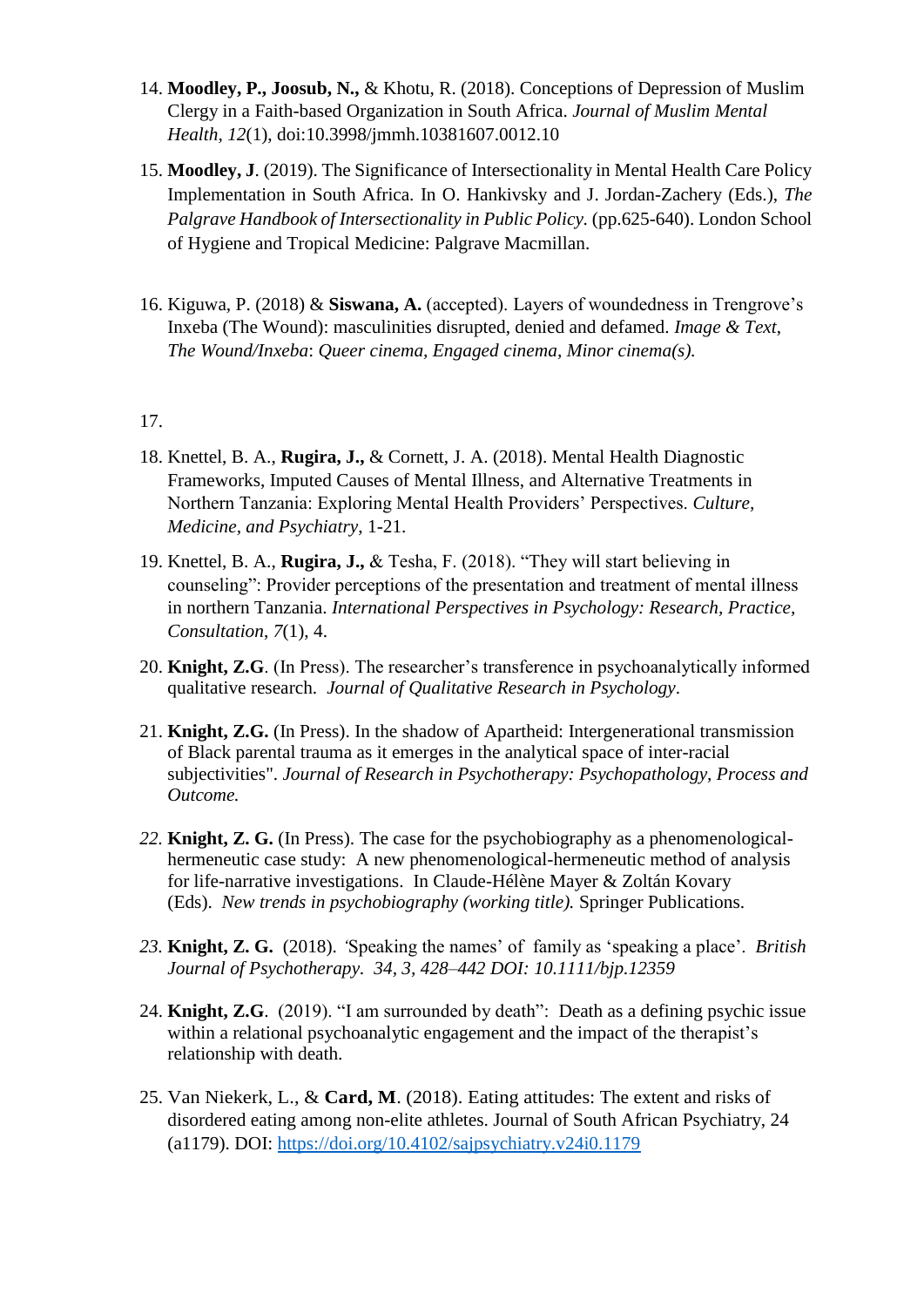- *26.* Verwey, L. & **Knight, Z. G.** (In Press). The psychobiography of Coco Chanel. In Claude-Hélène Mayer & Zoltán Kovary (Eds.). *New trends in psychobiography (working title).* Springer Publications.
- 27. **Lourens, H.** (2018). Driving in unheard silence: disability and the politics of shutting up. *Journal of Health Psychology*, 23(4), 567-576.DOI: 10.1177/1359105316643856
- 28. **Lourens, H.,** Watermeyer, B., & Swartz, L. (in press). Ties that bind, and doublebind: Visual impairment, help, and the shaping of relationships. *Disability & Rehabilitation*, DOI: 10.1080/09638288.2018.1450454
- 29. **Lourens. H**., & Swartz, L. (2019). 'Every now and then you slip up and then you are in trouble': the responsibility on visually impaired university students to access reasonable accommodations in South Africa. International Journal of Disability, Education and Development. doi: 10.1080/1034912X.2019.1587152
- 30. **Maseti, T. (2018):** "#DontCallMeABornFree": Lived experiences of a black umXhosa woman in post-apartheid South Africa, *Agenda.* <https://doi.org/10.1080/10130950.2018.1442912>
- 31. **Maseti, T.** (2018) University is not your home: Lived experiences of a black woman in academia. *South African Journal of Psychology.*
- 32. **Moodley, P., Joosub, N**., & Khotu, R. (accepted) "Conceptions of Depression of MuslimClergy in a Faith-based Organization in South Africa". *Journal of Muslim Mental Health*.
- 33. McKinney, E.L., **Lourens, H.,** & Swartz, L. (2018). Disability and higher education in South Africa: political responses and embodied experiences. In R. Pattman & R. Carolissen (Eds.). South Africa: Sun Media.
- 34. **Phiri, L.L.,** (Accepted). Mentee perceptions of beneficence of faculty-centred academic mentoring: reflections from a pilot program. *South African Journal of Higher Education*, 33 (6).
- 35. **Siswana, A.** & Kiguwa, P. (2018). *Social media representations of masculinity and culture in Inxeba (The Wound). Agenda*.
- 36. **Van Zyl, C. J.,** Dankaert, E., & **Guse, T**. (2018). Motivation for Solitude: A Cross-Cultural Examination of Adolescents from Collectivist and Individualist Cultures in South Africa. *Journal of Child and Family Studies*, *27*(3), 697-706.